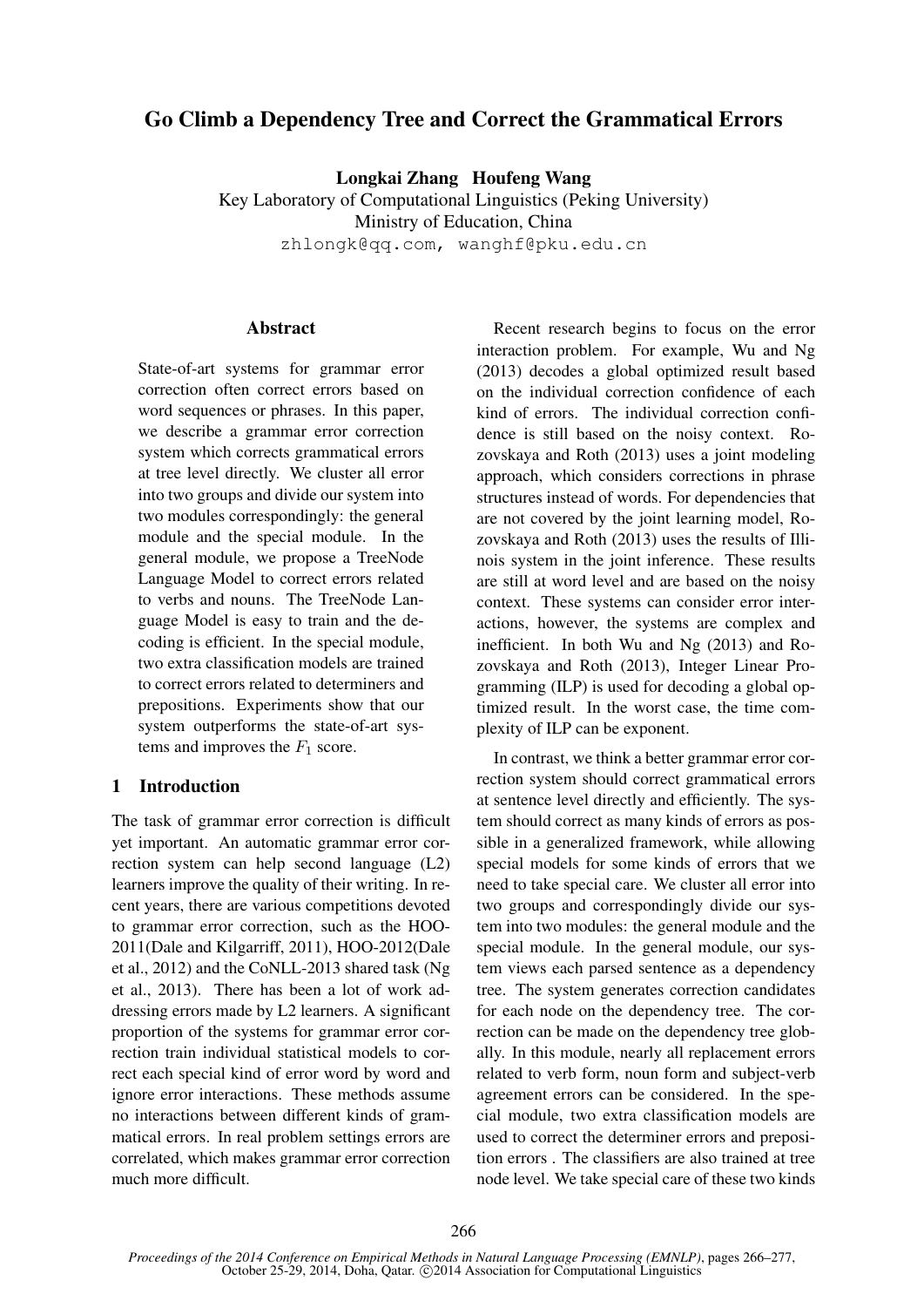of errors because these errors not only include replacement errors, but also include insertion and deletion errors. A classification model is more suitable for handling insertion and deletion errors. Besides, they are the most common errors made by English as a Second Language (ESL) learners and are much easier to be incorporated into a classification framework.

We propose a TreeNode Language Model (TNLM) to efficiently measure the correctness of selecting a correction candidate of a node in the general module. Similar to the existing statistical language models which assign a probability to a linear chain of words, our TNLM assigns correctness scores directly on each node on the dependency tree. We select candidates for each node to maximize the global correctness score and use these candidates to form the corrected sentence. The global optimized inference can be tackled efficiently using dynamic programming. Because the decoding is based on the whole sentence, error interactions can be considered. Our TNLM only needs to use context words related to each node on the dependency tree. Training a TreeNode language model costs no more than training ordinary language models on the same corpus. Experiments show that our system can outperform the state-ofart systems.

The paper is structured as follows. Section 1 gives the introduction. In section 2 we describe the task and give an overview of the system. In section 3 we describe the general module and in section 4 we describe the special module. Experiments are described in section 5. In section 6 related works are introduced, and the paper is concluded in the last section.

## 2 Task and System Overview

## 2.1 Task Description

The task of grammar error correction aims to correct grammatical errors in sentences. There are various competitions devoted to the grammar error correction task for L2 learners. The CoNLL-2013 shared task is one of the most famous, which focuses on correcting five types of errors that are commonly made by non-native speakers of English, including determiner, preposition, noun number, subject-verb agreement and verb form errors. The training data released by the task organizers come from the NUCLE corpus(Dahlmeier et al., 2013). This corpus contains essays written by ESL learners, which are then corrected by English teachers. The test data are 50 student essays. Details of the corpus are described in Ng et al. (2013).

## 2.2 System Architecture

In our system, lists of correction candidates are first generated for each word. We generate candidates for nouns based on their plurality. We generate candidates for verbs based on their tenses. Then we select the correction candidates that maximize the overall correctness score. An example process of correcting figure 1(a) is shown in table 1.

Correcting grammatical errors using local statistical models on word sequence is insufficient. The local models can only consider the contexts in a fixed window. In the example of figure  $1(a)$ , the context of the verb "is" is "that boy is on the", which sounds reasonable at first glance but is incorrect when considering the whole sentence. The limitation of local classifiers is that long distance syntax information cannot be incorporated within the local context. In order to effectively use the syntax information to get a more accurate correcting result, we think a better way is to tackle the problem directly at tree level to view the sentence as a whole. From figure 1(a) we can see that the node "is" has two children on the dependency tree: "books" and "on". When we consider the node "is", its context is "books is on", which sounds incorrect. Therefore, we can make better corrections using such context information on nodes.

Therefore, our system corrects grammatical errors on dependency trees directly. Because the correlated of words are more linked on trees than in a word sequence, the errors are more easier to be corrected on the trees and the agreement of different error types is guaranteed by the edges. We follow the strategy of treating different kinds of errors differently, which is used by lots of grammar error correction systems. We cluster the five types of errors considered in CoNLL-2013 into two groups and divide our system into two modules correspondingly.

• The general module, which is responsible for the verb form errors, noun number errors and subject-verb agreement errors. These errors are all replacement errors, which can be corrected by replacing the wrongly used word with a reasonable candidate word.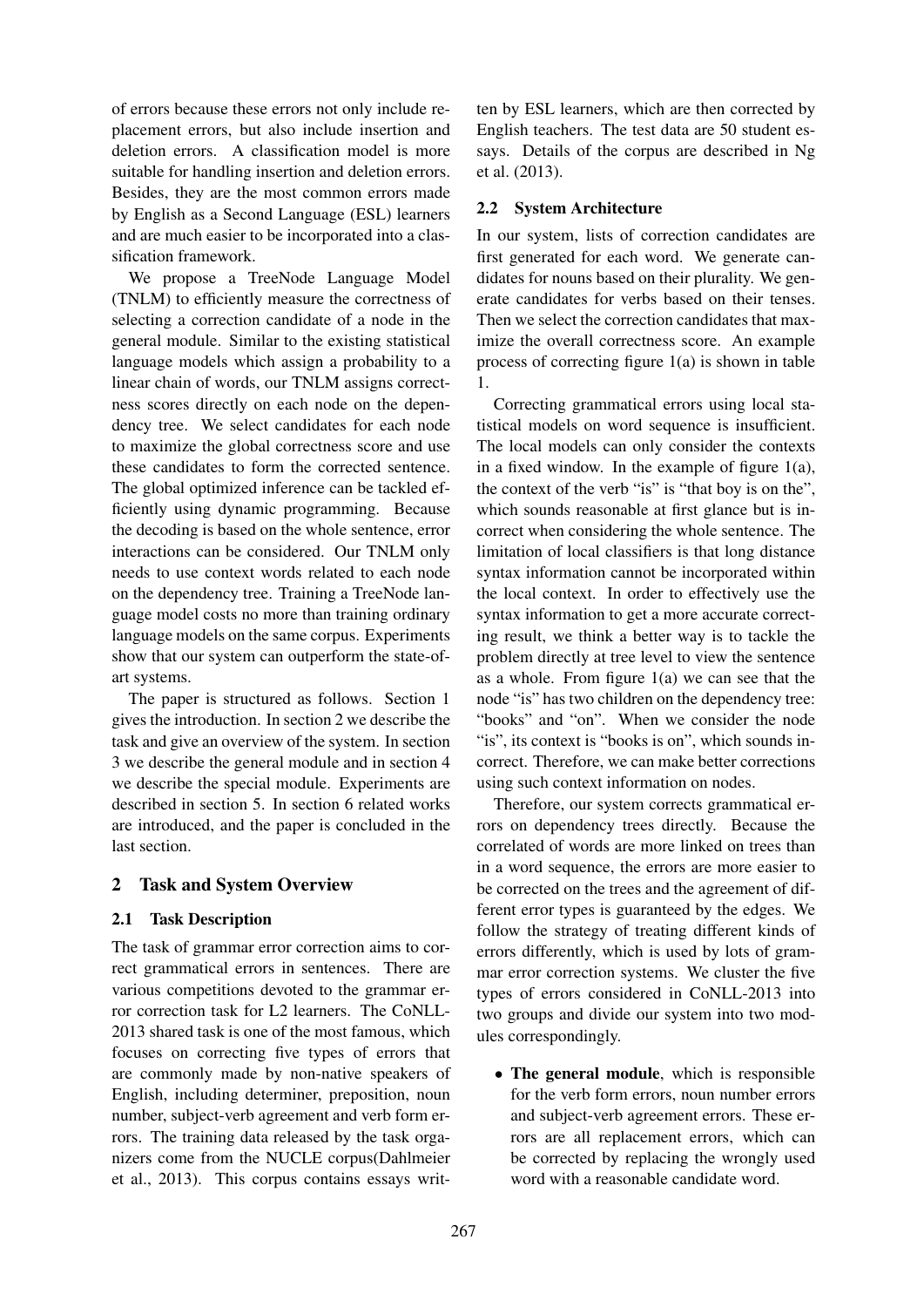

Figure 1: Dependency parsing results of (a) the original sentence "The books of that boy is on the desk ." (b) the corrected sentence.

| <b>Position</b> | Original | <b>Correction Candidates</b>            | <b>Corrected</b> |
|-----------------|----------|-----------------------------------------|------------------|
|                 | The      | The                                     | The              |
| 2               | books    | books, book                             | books            |
| 3               | of       | of                                      | of               |
| 4               | that     | that                                    | that             |
| 5               | boy      | boy, boys                               | boy              |
| 6               | is       | is, are, am, was, were, be, being, been | are              |
|                 | on       | <sub>on</sub>                           | on               |
| 8               | the      | the                                     | the              |
| 9               | desk     | desk, desks                             | desk             |
| 10              |          |                                         |                  |

Table 1: An example of the "correction candidate generation and candidate selection" framework.

• The special module, where two classification models are used to correct the determiner errors and preposition errors at tree level. We take special care of these two kinds of errors because these errors include both replacement errors and insertion/deletion errors. Besides, they are the most common errors made by ESL learners and is much easier to be incorporated into a classification framework.

We should make it clear that we are not the first to use tree level correction models on ungrammatical sentences. Yoshimoto et al. (2013) uses a Treelet Language model (Pauls and Klein, 2012) to correct agreement errors. However, the performance of Treelet language model is not that good compared with the top-ranked system in CoNLL-2013. The reason is that the production rules in the Treelet language model are based on complex contexts, which will exacerbate the data sparseness problem. The "context" in Treelet language model also include words ahead of treelets, which are sometimes unrelated to the current node. In contrast, our TreeNode Language model only needs to consider useful context words related to each node

on the dependency tree. To train a TreeNode language model costs no more than training ordinary language models on the same corpus.

## 2.3 Data Preparation

Our system corrects grammatical errors on dependency trees directly, therefore the sentences in training and testing data should have been parsed before being corrected. In our system, we use the Stanford parser<sup>1</sup> to parse the New York Times source of the Gigaword corpus<sup>2</sup>, and use the parsed sentences as our training data. We use the original training data provided by CoNLL-2013 as the develop set to tune all parameters.

Some sentences in the news texts use a different writing style against the sentences written by ESL learners. For example, sentences written by ESL learners seldom include dialogues between people, while very often news texts include paragraphs such as "'I am frightened!' cried Tom". We use heuristic rules to eliminate the sentences in the Gigaword corpus that are less likely to appear in the ESL writing. The heuristic rules include delet-

<sup>1</sup> http://nlp.stanford.edu/software/lex-parser.shtml 2 https://catalog.ldc.upenn.edu/LDC2003T05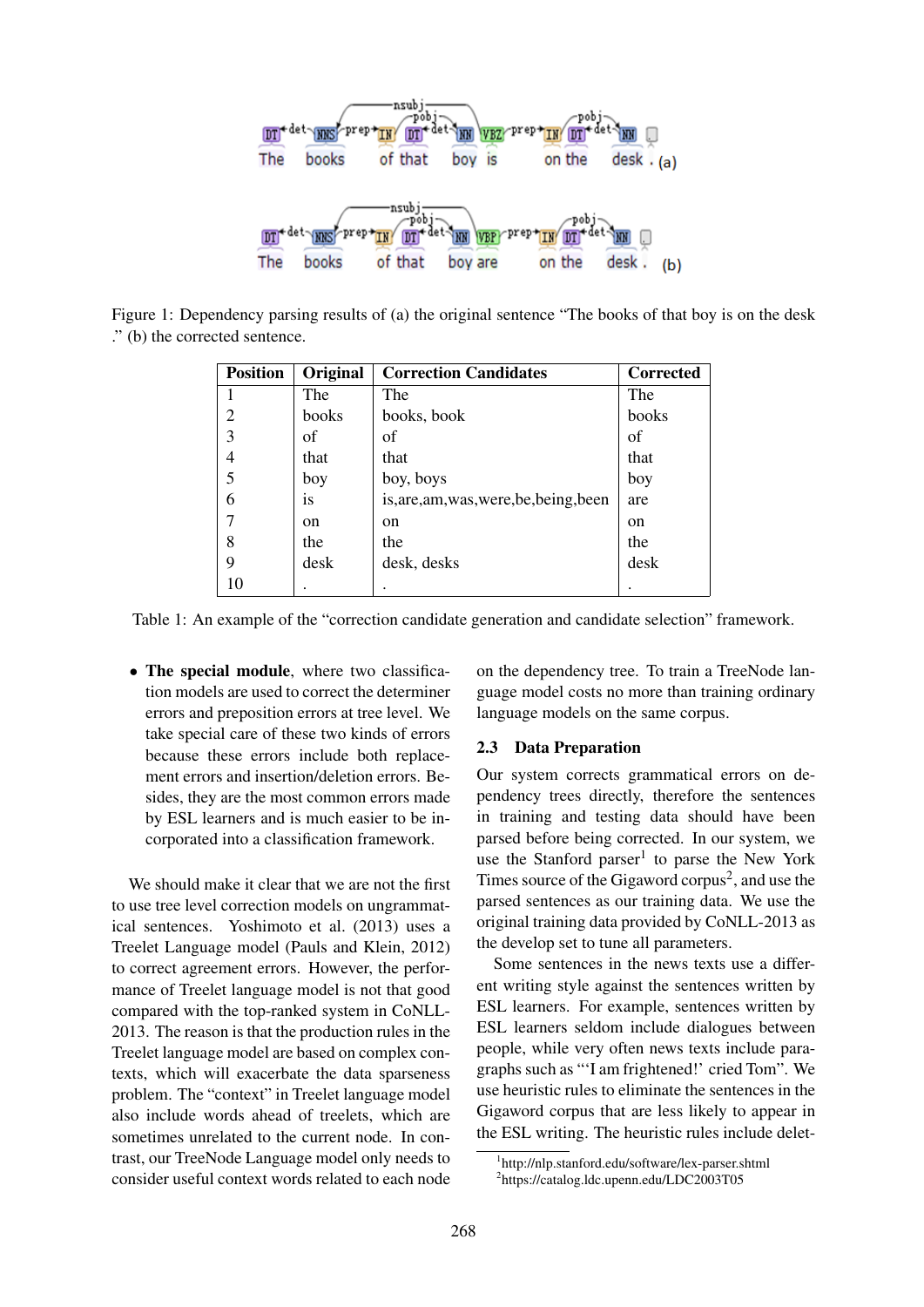ing sentences that are too short or too  $\text{long}^3$ , deleting sentences that contains certain punctuations such as quotation marks, or deleting sentences that are not ended with a period.

In total we select and parse 5 million sentences of the New York Times source of English newswire in the Gigaword corpus. We build the system and experiment based on these sentences.

## 3 The General Module

## 3.1 Overview

The general module aims to correct verb form errors, noun number errors and subject-verb agreement errors. Other replacement errors such as spelling errors can also be incorporated into the general module. Here we focus on verb form errors, noun number errors and subject-verb agreement errors only. Our general module views each sentence as a dependency tree. All words in the sentence form the nodes of the tree. Nodes are linked through directed edges, annotated with the dependency relations.

Before correcting the grammatical errors, the general module should generate correction candidates for each node first. For each node we use the word itself as its first candidate. Because the general module considers errors related to verbs and nouns, we generate extra correction candidates only for verbs and nouns. For verbs we use all its verb forms as its extra candidates. For example when considering the word "speaks", we use itself and {speak, spoke, spoken, speaking} as its correction candidates. For nouns we use its singular form and plural form as its extra correction candidates. For example when considering the word "dog", we use itself and "dogs" as its correction candidate. If the system selects the original word as the final correction, the sentence remains unchanged. But for convenience we still call the newly generated sentence "the corrected sentence".

In a dependency tree, the whole sentence s can be formulized as a list of production rules  $r_1, ..., r_L$  of the form:  $[r = head \rightarrow$  $modifier_1, modifier_2...$ ]. An example of all production rules of figure 1(a) is shown in table 2. Because the production rules are made up of words, selecting a different correction candidate for only one node will result in a list of different production rules. For example, figure 1(b) selects the correction candidate "is" to replace the original "are". Therefore the production rules of figure 1(b) include [are  $\rightarrow$  books, on], instead of [is  $\rightarrow$ books, on] in figure  $1(a)$ .



Table 2: All the production rules in the example of figure 1(a)

The overall correctness score of s, which is  $score(s)$ , can be further decomposed into  $\prod_{i=0}^{L} score(r_i)$ . A reasonable score function should score the correct candidate higher than the incorrect one. Consider the node "is" in Figure 1(a), the production rule with head "is" is [is  $\rightarrow$ books, on]. Because the correction of "is" is "are", a reasonable scorer should have  $score([is \rightarrow$  $books, on]$  <  $score([are \rightarrow books, on]).$ 

Given the formulation of sentence  $s =$  $[r_1, ..., r_L]$  and the candidates for each node, we are faced with two problems:

- 1. Score Function. Given a fixed selection of candidate for each node, how to compute the overall score of the dependency tree, i.e., score(s). Because  $score(s)$  is decomposed into  $\prod_{i=0}^{L} score(r_i)$ , the problem becomes finding a score function to measure the correctness of each r given a fixed selection of candidates.
- 2. Decoding. Given each node a list of correction candidates and a reasonable score function  $score(r)$  for the production rules, how to find the selection of candidates that maximize the overall score of the dependency tree.

For the first problem, we propose a TreeNode Language Model as the correctness measure of a fixed candidate selection. For the decoding problem, we use a dynamic programming method to efficiently find the correction candidates that maximize the overall score. We will describe the details in the following sections.

One concern is whether the automatically parsed trees are reliable for grammar error correction. We define "reliable" as follows. If we

<sup>&</sup>lt;sup>3</sup>In our experiment, no less than 5 words and no more than 30 words.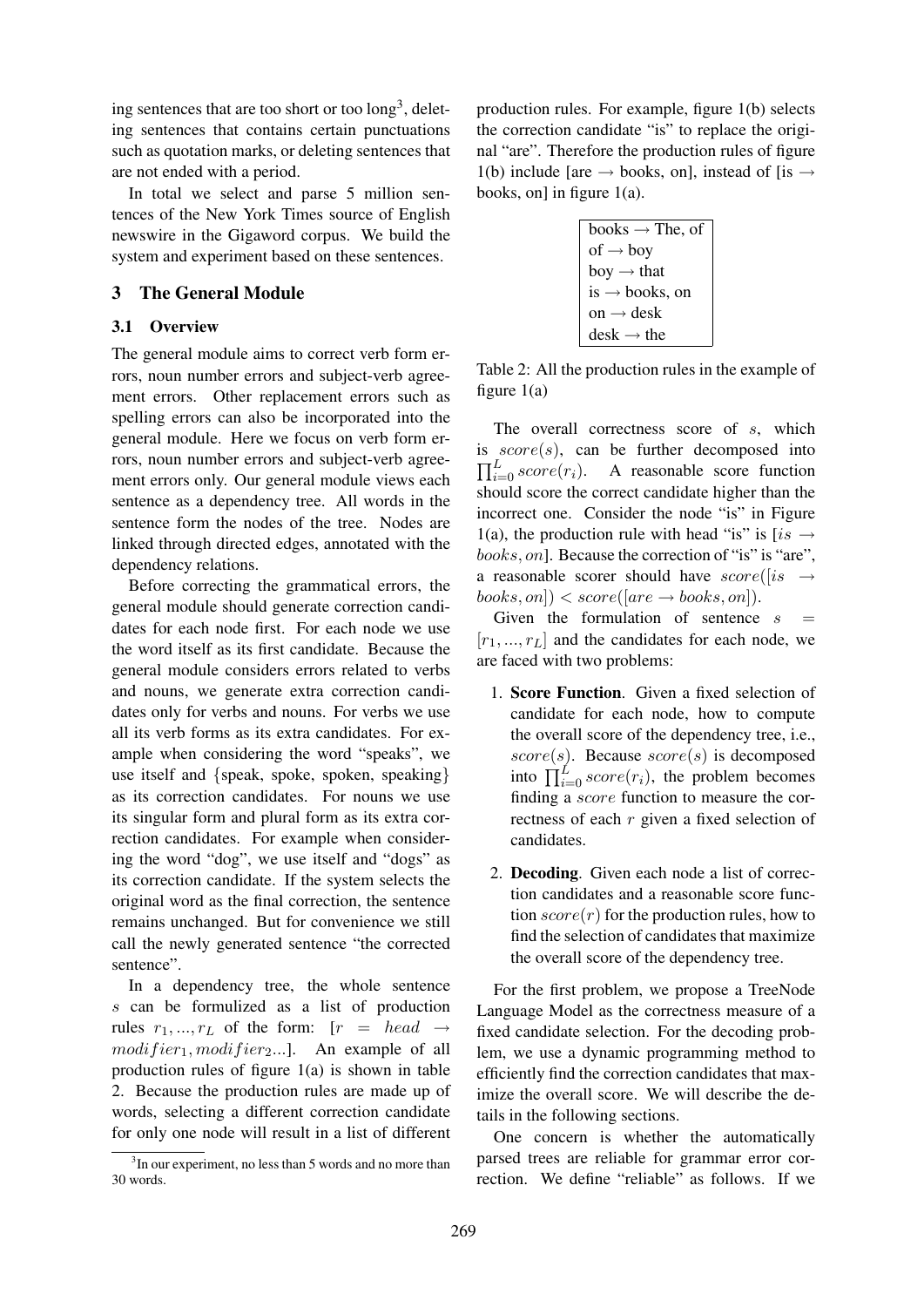change some words in original sentence into their reasonable correction candidates (e.g. change "is" to "are") but the structure of the dependency tree does not change (except the replaced word and its corresponding POS tag, which are definitely changed), then we say the dependency tree is reliable for this sentence. To verify this we randomly selected 1000 sentences parsed by the Stanford Parser. We randomly select the verbs and nouns and replace them with a wrong form. We parsed the modified sentences again and asked 2 annotators to examine whether the dependency trees are reliable for grammar error correction. We find that 99% of the dependency trees are reliable. Therefore we can see that the dependency tree can be used as the structure for grammar error correction directly.

### 3.2 TreeNode Language Model

In our system we use the score of TreeNode Language Model (TNLM) as the scoring function. Consider a node  $n$  on a dependency tree and assume *n* has K modifiers  $C_1, ..., C_K$  as its child nodes. We define  $Seq(n) = [C_1, ..., n, ..., C_K]$ as an ordered sub-sequence of nodes that includes the node  $n$  itself and all its child nodes. The order of the sub-sequence in  $Seq(n)$  is sorted based on their position in the sentence. In this formulation, we can score the correctness of a production rule r by scoring the correctness of  $Seq(n)$ . Because  $Seq(n)$  is a word sequence, we can use a language model to measure its correctness. The sub-sequences are not identical to the original text. Therefore instead of using ordinary language models, we should train special language models using the sub-sequences to measure the correctness of a production rule.

Take the sentence in figure 2 as an example. When considering the node "is" in the word sequence, it is likely to be corrected into "are" because it appear directly after the plural noun "parents". However, by the definition above, the subsequence corresponding to the node "damaged" is "car is damaged by ". In such context, the word "is" is less likely to be changed to "are". From the example we can see that the sub-sequence is suitable to be used to measure the correctness of a production rule. From this example we can also find that the sub-sequences are different with ordinary sentences, because ordinary sentences are less likely to end with "by".

Table 3 shows all the sub-sequences in the example of figure 2. If we collect all the subsequences in the corpus to form a new subsequence corpus, we can train a language model based on the new sub-sequence corpus. This is our TreeNode Language Model. One advantage of TLM is that once we have generated the subsequences, we can train the TLM in the same way as we train ordinary language models. Besides, the TLM is not limited to a fixed smoothing method. Any smoothing methods for ordinary language models are applicable for TLM.

| Node    | Sub-sentence      |
|---------|-------------------|
| The     | The               |
| car     | The car of        |
| of      | of parents        |
| my      | my                |
| parents | my parents        |
| is      | is                |
| damaged | car is damaged by |
| by      | by storm          |
| the     | the               |
| storm   | the storm         |

Table 3: All the sub-sentences in the example of figure 2

In our system we train the TLM using the same way as training tri-gram language model. For a sub-sequence  $S = w_0...w_L$ , we calculate  $P(S) =$  $\prod_{i=0}^{L} P(w_i | w_{i-1}w_{i-2})$ . The smoothing method we use is interpolation, which assumes the final  $P'(w_i|w_{i-1}w_{i-2})$  of the tri-gram language model follows the following decomposition:

$$
P'(w_i|w_{i-1}w_{i-2}) = \lambda_1 P(w_i|w_{i-1}w_{i-2}) + \lambda_2 P(w_i|w_{i-1})
$$
  
+  $\lambda_3 P(w_i)$  (1)

where  $\lambda_1$ ,  $\lambda_2$  and  $\lambda_3$  are parameters sum to 1. The parameters  $\lambda_1$ ,  $\lambda_2$  and  $\lambda_3$  are estimated through EM algorithm(Baum et al., 1970; Dempster et al., 1977; Jelinek, 1980).

#### 3.3 Decoding

The decoding problem is to select one correction candidate for each node that maximizes the overall score of the corrected sentence. When the sentence is long and contains many verbs and nouns, enumerating all possible candidate selections is time-consuming. We use a bottom-up dynamic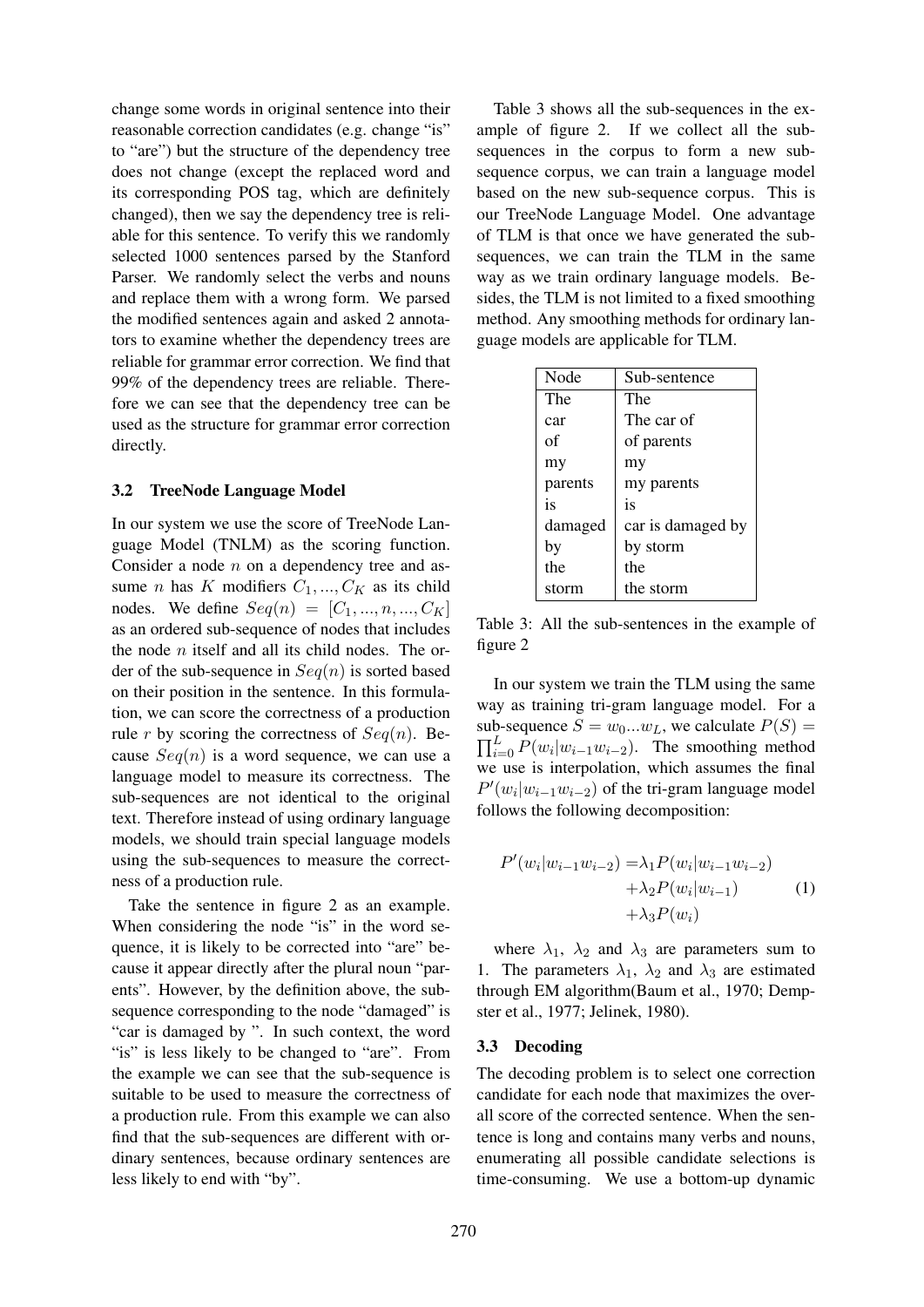

Figure 2: A illustrative sentence for TreeNode Language Model.

programming approach to find the maximized corrections within polynomial time complexity.

For a node  $n$  with  $L$  correction candidates  $n_1, \ldots n_L$  and K child nodes  $C_1, \ldots, C_K$ , we define  $n.scores[i]$  as the maximum score if we choose the *i*th candidate  $n_i$  for n. Because we decode from leaves to the root,  $C_1 \text{.scores}, ..., C_K \text{. scores}$ have already been calculated before we calculate n.scores.

We assume the sub-sequence  $Seq(n_i)$  =  $[C_1, ..., C_M, n_i, C_{M+1}, ..., C_K]$  without loss of generality, where  $C_1, ..., C_M$  are the nodes before  $n_i$  and  $C_{M+1},...,C_K$  are the nodes after  $n_i$ .

We define  $c_{i,j}$  as the jth correction candidate of child node  $C_i$ . Given a selection of candidates for each child node  $\textit{seq} = [c_{1,j_1},...,c_{M,j_M},n_i,c_{M+1,j_{M+1}},...,c_{K,j_K}],$ we can calculate  $score(seq)$  as:

$$
score(seq) = TNLM(seq) \prod_{i=1}^{K} C_i \cdot scores[j_i]
$$
\n(2)

where  $TNLM(seq)$  is the TreeNode Language Model score of seq. Then,  $n.scores[i]$  is calculated as:

$$
n.scores[i] = \max_{\forall seq} score(seq) \qquad (3)
$$

Because seq is a word sequence, the maximization can be efficiently calculated using Viterbi algorithm (Forney Jr, 1973). To be specific, the Viterbi algorithm uses the transition scores and emission scores as its input. The transition scores in our model are the tri-gram probabilities from our tri-gram TNLM. The emission scores in our model are the candidate scores of each child:  $C_1 \text{.scores}, \dots, C_K \text{. scores},$  which have already been calculated.

After the bottom-up calculation, we only need to look into the "ROOT" node to find the maximum score of the whole tree. Similar to the Viterbi algorithm, back pointers should be kept to find which candidate is selected for the final corrected

sentence. Detailed decoding algorithm is shown in table 4.

| Function decode(Node $n$ )                    |
|-----------------------------------------------|
| if $n$ is leaf                                |
| set <i>n.scores</i> uniformly                 |
| return                                        |
| for each child c of $n$                       |
| decode(c)                                     |
| calculating n.scores using Viterbi            |
| <b>End Function</b>                           |
| <b>BEGIN</b>                                  |
| decode (ROOT)                                 |
| find the maximum score for the tree and back- |
| track all candidates                          |
|                                               |

Table 4: The Decoding algorithm

In the real world implementations, we add a controlling parameter for the confidence of the correctness of the inputs. We multiply  $\lambda$  on  $P(w_0|w_{-2}w_{-1})$  of the tri-gram TNLM if the correcting candidate  $w_0$  is the same word in the original input.  $\lambda$  is larger than 1 to "emphasis" the confidence of the original word because the most of the words in the inputs are correct. The value of  $\lambda$  can be set using the development data.

#### 3.4 The Special Module

The special module is designed for determiner errors and preposition errors. We take special care of these two kinds of errors because these errors include insertion and deletion errors, which cannot be corrected in the general module. Because there is a fixed number of prepositions and determiners, these two kinds of errors are much easier to be incorporated into a classification framework. Besides, they are the most common errors made by ESL learners and there are lots of previous works that leave valuable guidance for us to follow.

Similar to many previous state-of-art systems, we treat the correction of determiner errors and preposition errors as a classification problem. Although some previous works (e.g. Rozovskaya et al. (2013)) use NPs and the head of NPs as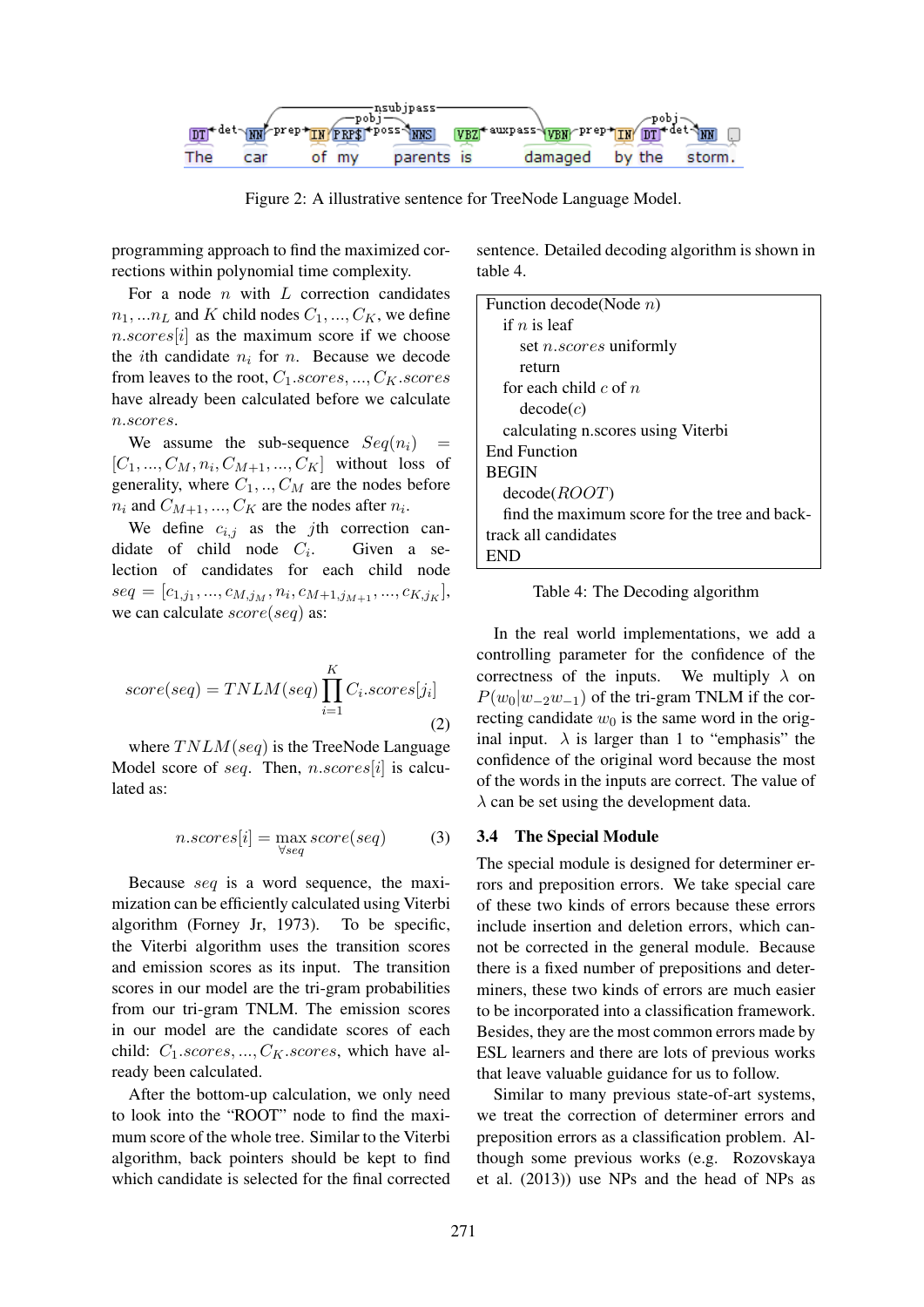features, they are basically local classifiers making predictions on word sequences. Difference to the local classifier approaches, we make predictions on the nodes of the dependency tree directly. In our system we correct determiner errors and preposition errors separately.

For the determiner errors, we consider the insertion, deletion and replacement of articles (i.e. 'a', 'an' and 'the'). Because the articles are used to modify nouns in the dependency trees, we can classify based on noun nodes. We give each noun node (node whose POS tag is noun) a label to indicate which article it should take. We use left position (LP) and right position (RP) to specify the position of the article. The article therefore locates between LP and RP. If a noun node already has an article as its modifier, then LP will be the position directly ahead of the article. In this case,  $RP = LP + 2$ . If an insertion is needed, the RP is the position of the first child node of the noun node. In this case  $LP = RP - 1$ . With this notation, detailed feature templates we use to correct determiner errors are listed in table 5. In our model we use 3 labels: 'a', 'the' and '∅'. We use 'a', 'the' to represent a noun node should be modified with 'a' or ''the' correspondingly. We use ''∅' to indicate that no article is needed for the noun node. We use rule-based method to distinguish between "a" and "an" as a post-process.

For the preposition errors, we only consider deletion and replacement of an existing preposition. The classification framework is similar to determiner errors. We consider classification on preposition nodes (nodes whose POS tag is preposition). We use prepositions as labels to indicate which preposition should be used. and use "∅" to denote that the preposition should be deleted. We use the same definition of LP and RP as the correction of determiner errors. Detailed feature templates we use to correct preposition errors are listed in table 6. Similar to the previous work(Xing et al., 2013), we find that adding more prepositions will not improve the performance in our experiments. Thus we only consider a fixed set of prepositions: {in, for, to, of, on}.

Previous works such as Rozovskaya et al. (2013) show that Naive Bayes model and averaged perceptron model show better results than other classification models. These classifiers can give a reasonably good performance when there are limited amount of training data. In our system, we use

large amount of automatically generated training data based on the parsed Gigaword corpus instead of the limited training data provided by CoNLL-2013.

Take generating training data for determiner errors as an example. We generate training data based on the parsed Gigaword corpus C described in section 2. Each sentence  $S$  in  $C$  is a dependency tree  $T$ . We use each noun node  $N$  on  $T$  as one training instance. If  $N$  is modified by "the", its label will be "THE". If  $N$  is modified by "a" or "an", its label will be "A". Otherwise its label will be "NULL". Then we just omit the determiner modifier and generate features based on table 5. Generating training data for preposition errors is the same, except we use preposition nodes instead of noun nodes.

By generating training instances in this way, we can get large amount of training data. Therefore we think it is a good time to try different classification models with enough training data. We experiment on Naive Bayes, Averaged Perceptron, SVM and Maximum Entropy models (ME) in a 5 fold cross validation on the training data. We find ME achieves the highest accuracy. Therefore we use ME as the classification model in our system.

### 4 Experiment

### 4.1 Experiment Settings

In the experiments, we use our parsed Gigaword corpus as the training data, use the training data provided by CoNLL-2013 as the develop data, and use the test data of CoNLL-2013 as test data directly. In the general module, the training data is used for the training of TreeNode Language Model. In the special module, the training data is used for training individual classification models.

We use the M2 scorer (Dahlmeier and Ng, 2012b) provided by the organizer of CoNLL-2013 for the evaluation of our system. The M2 scorer is widely used as a standard scorer in previous systems. Because we make comparison with the state-of-art systems on the CoNLL-2013 corpus, we use the same evaluation metric  $F_1$  score of M2 scorer as the evaluation metric.

In reality, some sentences may have more than one kind of possible correction. As the example in "The books of that boy is on the desk.", the corresponding correction can be either "The books of that boy are on the desk." or "The book of that boy is on the desk.". The gold test data can only con-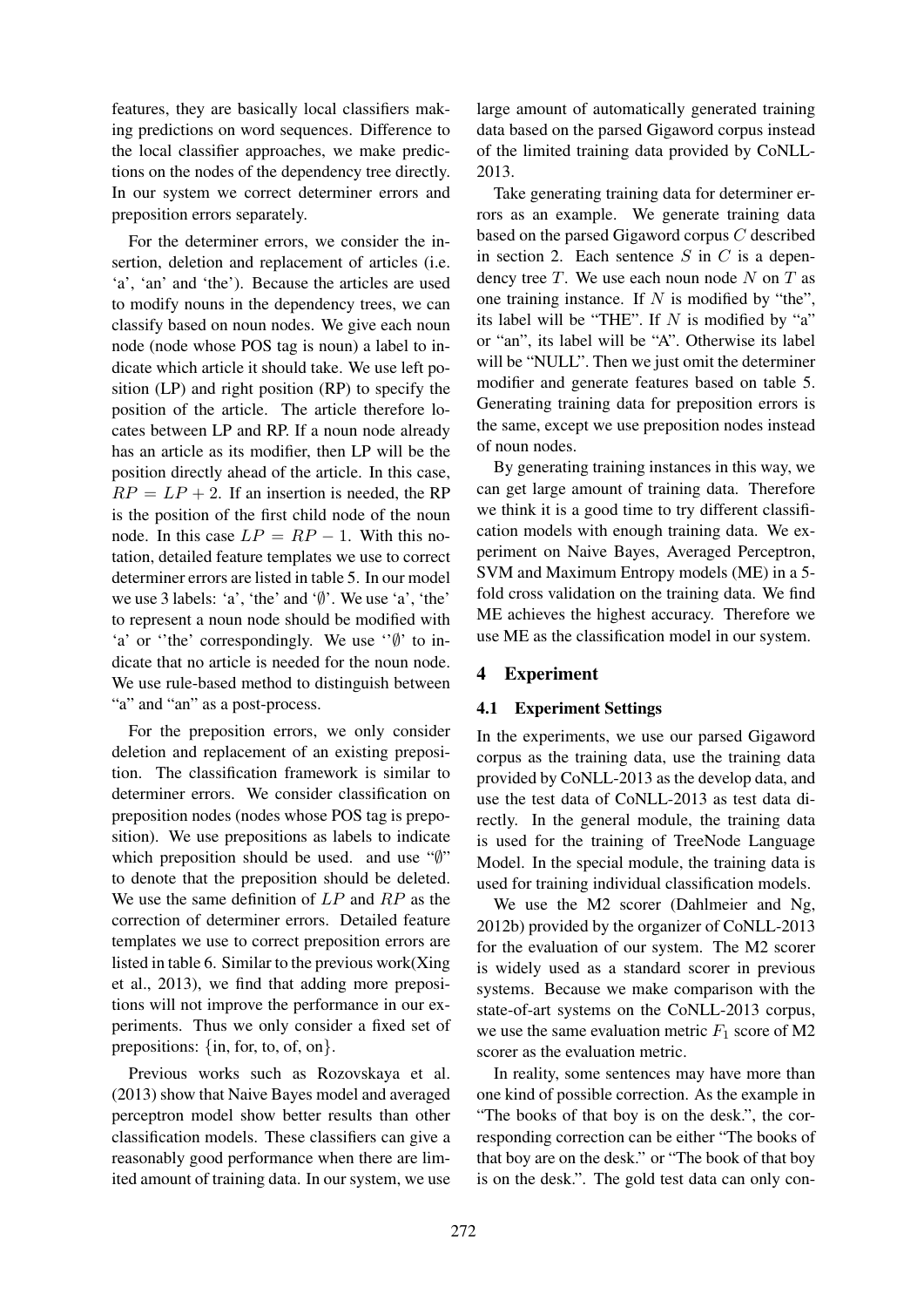| <b>Word Features</b> | $w_{LP}$ , $w_{LP-1}$ , $w_{LP-2}$ , $w_{RP}$ , $w_{RP+1}$ , $w_{RP+2}$ , $w_{LP-2}w_{LP-1}$ , $w_{LP-1}w_{LP}$ , |
|----------------------|-------------------------------------------------------------------------------------------------------------------|
|                      | $w_{LP}w_{RP}, w_{RP}w_{RP+1}, w_{RP+1}w_{RP+2}, w_{LP-2}w_{LP-1}w_{LP}, w_{LP-1}w_{LP}w_{RP},$                   |
|                      | $w_{LP}w_{RP}w_{RP+1}, w_{RP}w_{RP+1}w_{RP+2}$                                                                    |
| Noun                 | Node   NN, $w_{LP}NN$ , $w_{LP-1}w_{LP}NN$ , $w_{LP-2}w_{LP-1}w_{LP}NN$                                           |
| Features             |                                                                                                                   |
| Father/Child         | $F_a, w_{RP}F_a, w_{RP}w_{RP+1}F_a, w_{RP}w_{RP+1}w_{RP+2}F_a, F_a \& Ch$                                         |
| Node Features        |                                                                                                                   |

Table 5: Feature templates for the determiner errors.  $w_i$  is the word at the *i*th position. NN is the current noun node. Fa is the father node of the current noun node. Ch is a child node of the current noun node.

| <b>Word Features</b> | $w_{LP}$ , $w_{LP-1}$ , $w_{LP-2}$ , $w_{RP}$ , $w_{RP+1}$ , $w_{RP+2}$ , $w_{LP-2}w_{LP-1}$ , $w_{LP-1}w_{LP}$ , |
|----------------------|-------------------------------------------------------------------------------------------------------------------|
|                      | $w_{LP}w_{RP}, w_{RP}w_{RP+1}, w_{RP+1}w_{RP+2}, w_{LP-2}w_{LP-1}w_{LP}, w_{LP-1}w_{LP}w_{RP},$                   |
|                      | $w_{LP}w_{RP}w_{RP+1}, w_{RP}w_{RP+1}w_{RP+2}$                                                                    |
| Father/Child         | $F_a, w_{RP}F_a, w_{RP}w_{RP+1}Fa, w_{RP}w_{RP+1}w_{RP+2}Fa, Fa\&Ch$                                              |
| Node Features        |                                                                                                                   |

Table 6: Feature templates for preposition errors.  $w_i$  is the word at the *i*th position. Fa is the father node of the current preposition node. Ch is a child node of the current preposition node.

sider a small portion of possible answers. To relieve this, the CoNLL-2013 shared task allows all participating teams to provide alterative answers if they believe their system outputs are also correct. These alterative answers form the "Revised Data" in the shared task, which indeed help evaluate the outputs of the participating systems. However, the revised data only include alterative corrections from the participating teams. Therefore the evaluation is not that fair for future systems. In our experiment we only use the original test data as the evaluation dataset.

### 4.2 Experiment Results

We first show the performance of each stage of our system. In our system, the general module and the special module correct grammar errors consequently. Therefore in table 7 we show the performance when each component is added to the system.

| <b>Method</b> | $\mathbf{P}$ | R         | F1 score  |
|---------------|--------------|-----------|-----------|
| TNLM          | 33.96%       | $17.71\%$ | 23.28%    |
| $+Det$        | 32.83%       | 38.28%    | 35.35%    |
| $+$ Prep      | 32.64%       | 39.20%    | $35.62\%$ |

Table 7: Results of each stage in our system. TNLM is the general module. "+Det" is the system containing the general module and determiner part of special module."+Prep" is the final system

We evaluate the effect of using TreeNode language model for the general module. We compare the TNLM with ordinary tri-gram language model. We use the same amount of training data and the same smoothing strategy (i.e. interpolation) for both of them. Table 8 shows the comparison. The TNLM can improve the  $F_1$  by  $+2.1\%$ .

| <b>Method</b> | P      | R         | F1 score |
|---------------|--------|-----------|----------|
| Ordinary LM   | 29.27% | 16.68%    | 21.27\%  |
| Our TNLM      | 33.96% | $17.71\%$ | 23.28%   |

Table 8: Comparison for the general module between TNLM and ordinary tri-gram language model on the test data.

Based on the result of the general module using TNLM, we compare our tree level special module against the local classification approach. The special module of our system makes predictions on the dependency tree directly, while local classification approaches make predictions on linear chain of words and decide the article of a noun Phrase or the preposition of a preposition phrase. We use the same word level features for the two approaches except for the local classifiers we do not add tree level features. Table 9 shows the comparison.

When using the parsed Gigaword texts as training data, the quality of the sentences we select will influence the result. For comparison, we randomly select the same amount of sentences from the same source of Gigaword and parse them as a alterative training set. Table 10 shows the comparison between random chosen training data and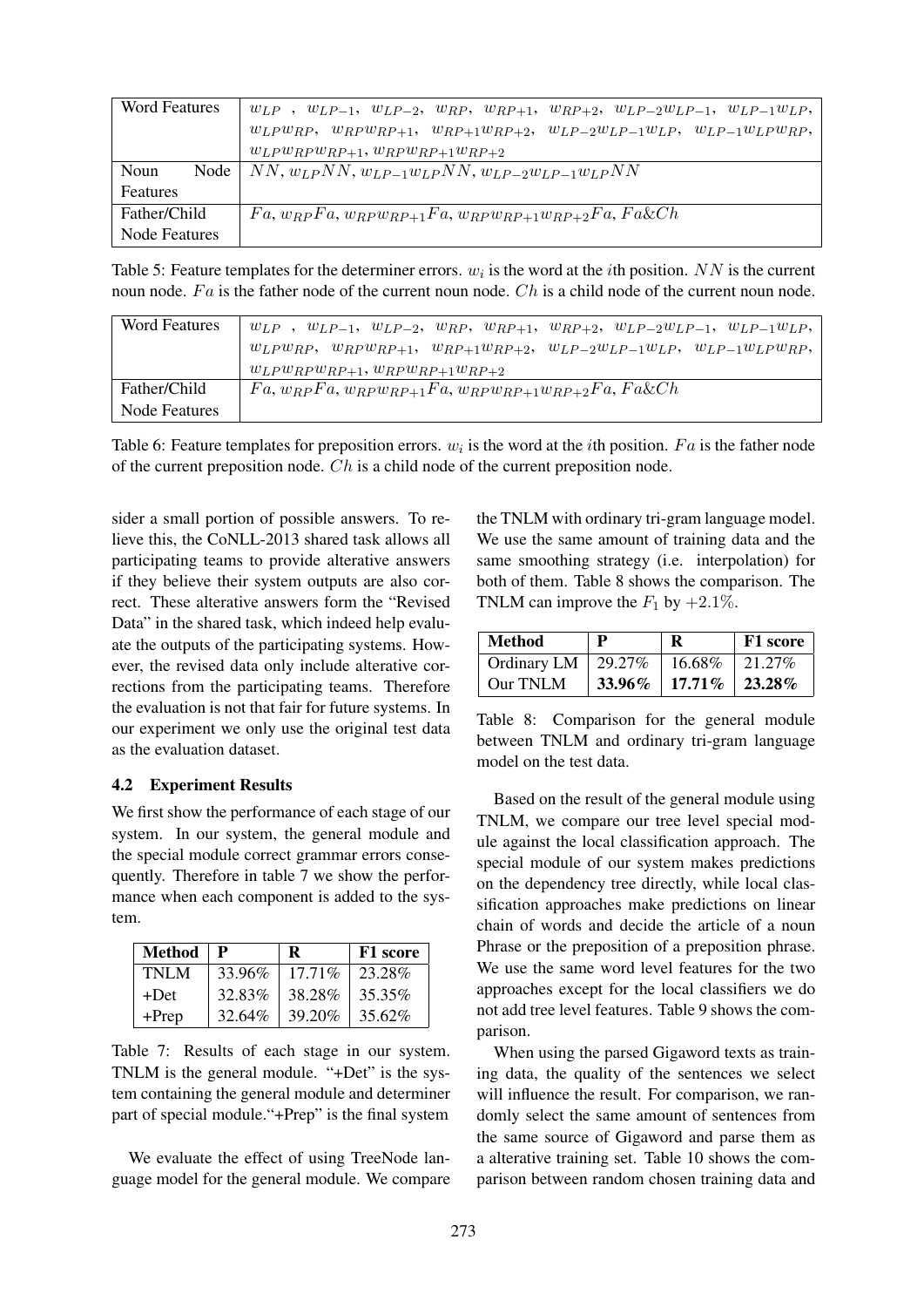| Method                                      | $\mathbf p$ | R | F1 score |
|---------------------------------------------|-------------|---|----------|
| Local Classifier   26.38%   39.14%   31.51% |             |   |          |
| Our Tree-based   32.64%   39.20%   35.62%   |             |   |          |

Table 9: Comparison for the special module on the test data. The input of the special module is the sentences corrected by the TNLM in the general module.

the selected training data of our system. We can see that the data selection (cleaning) procedure is important for the improvement of system F1.

| Method $\ $ P           | R         | F1 score  |
|-------------------------|-----------|-----------|
| Random $\vert$ 31.89%   | 35.85%    | 33.75%    |
| Selected $\vert$ 32.64% | $39.20\%$ | $35.62\%$ |

Table 10: Comparison of training using random chosen sentences and selected sentences.

| <b>Method</b>              | F1 score |
|----------------------------|----------|
| Rozovskaya et al. (2013)   | 31.20%   |
| Kao et al. (2013)          | 25.01%   |
| Yoshimoto et al. (2013)    | 22.17%   |
| Rozovskaya and Roth (2013) | 35.20%   |
| Our method                 | 35.62%   |

Table 11: Comparison of  $F1$  of different systems on the test data .

### 4.3 Comparison With Other Systems

We also compare our system with the state-ofart systems. The first two are the top-2 systems at CoNLL-2013 shared task : Rozovskaya et al. (2013) and Kao et al. (2013). The third one is the Treelet Language Model in Yoshimoto et al. (2013). The fourth one is Rozovskaya and Roth (2013), which until now shows the best performance. The comparison on the test data is shown in table 11.

In CoNLL-2013 only 5 kinds of errors are considered. Our system can be slightly modified to handle the case where other errors such as spelling errors should be considered. In that case, we can modify the candidate generation of the general module. We only need to let the generate correction candidates be any possible words that are similar to the original word, and run the same decoding algorithm to get the corrected sentence. As a comparison, the ILP systems should add extra scoring system to score extra kind of errors.

### 5 Related Works

Early grammatical error correction systems use the knowledge engineering approach (Murata and Nagao, 1994; Bond et al., 1996; Bond and Ikehara, 1996; Heine, 1998). However, manually designed rules usually have exceptions. Therefore, the machine learning approach has become the dominant approach recently. Previous machine learning approaches typically formulates the task as a classification problem. Of all the errors, determiner and preposition errors are the two main research topics (Knight and Chander, 1994; AEHAN et al., 2006; Tetreault and Chodorow, 2008; Dahlmeier and Ng, 2011). Features used in the classification models include the context words, POS tags, language model scores (Gamon, 2010), and tree level features (Tetreault et al., 2010). Models used include maximum entropy (AEHAN et al., 2006; Tetreault and Chodorow, 2008), averaged perceptron, Naive Bayes (Rozovskaya and Roth, 2011), etc. Other errors such as verb form and noun number errors also attract some attention recently (Liu et al., 2010; Tajiri et al., 2012).

Recent research efforts have started to deal with correcting different errors jointly (Gamon, 2011; Park and Levy, 2011; Dahlmeier and Ng, 2012a; Wu and Ng, 2013; Rozovskaya and Roth, 2013). Gamon (2011) uses a high-order sequential labeling model to detect various errors. Park and Levy (2011) models grammatical error correction using a noisy channel model. Dahlmeier and Ng (2012a) uses a beam search decoder, which iteratively corrects to produce the best corrected output. Wu and Ng (2013) and Rozovskaya and Roth (2013) use ILP to decode a global optimized result. The joint learning and joint inference are still at word/phrase level and are based on the noisy context. In the worst case, the time complexity of ILP can reach exponent. In contrast, our system corrects grammar errors at tree level directly, and the decoding is finished with polynomial time complexity.

### 6 Conclusion and Future work

In this paper we describe our grammar error correction system which corrects errors at tree level directly. We propose a TreeNode Language Model and use it in the general module to correct errors related to verbs and nouns. The TNLM is easy to train and the decoding of corrected sentence is efficient. In the special module, two extra classification models are trained to correct errors related to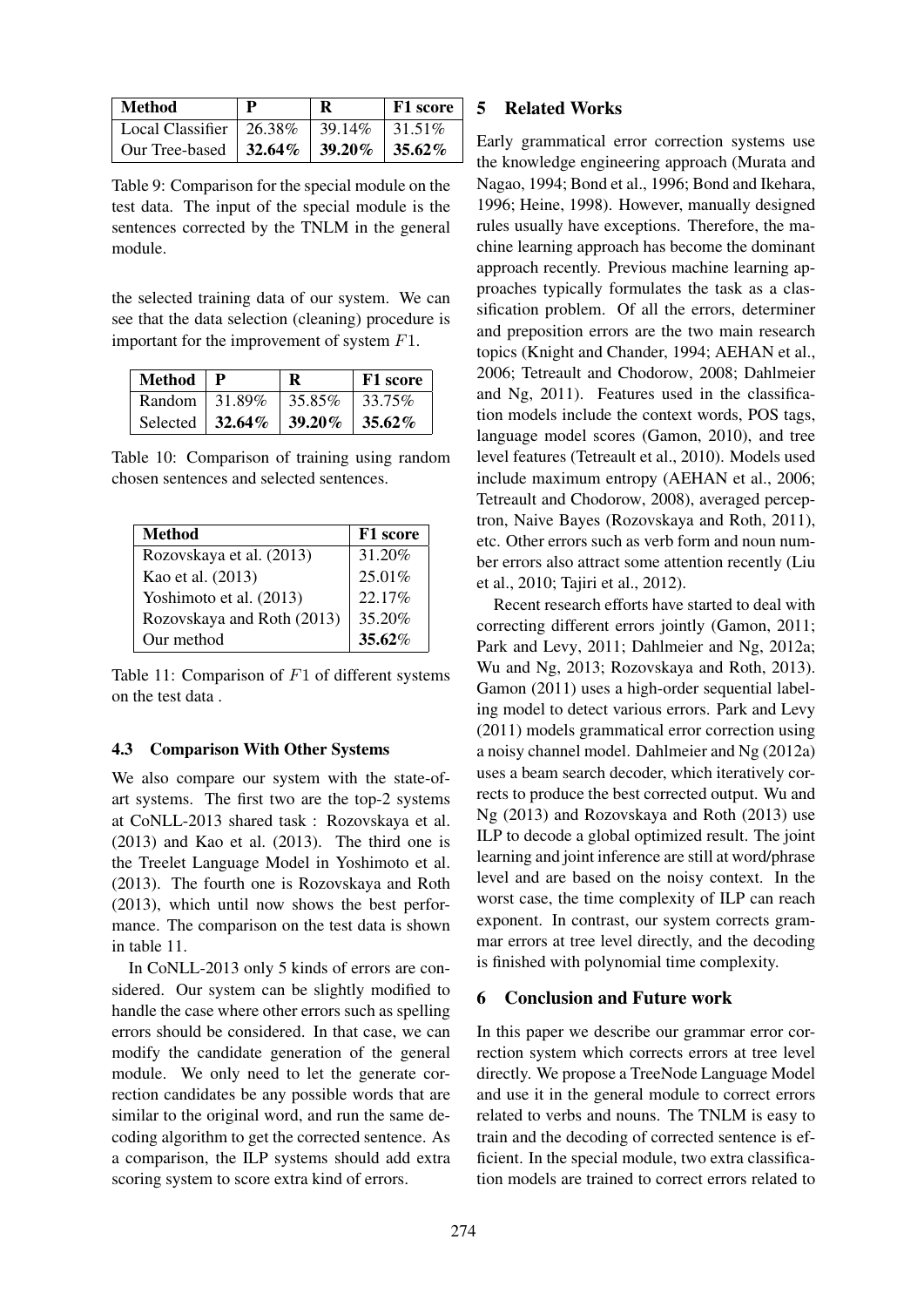determiners and prepositions at tree level directly. Because our current method depends on an automatically parsed corpus, future work may include applying some additional filtering (e.g. Mejer and Crammer (2012)) of the extended training set according to some confidence measure of parsing accuracy.

## Acknowledgments

This research was partly supported by National Natural Science Foundation of China (No.61370117,61333018), Major National Social Science Fund of China (No.12&ZD227) and National High Technology Research and Development Program of China (863 Program) (No. 2012AA011101). The contact author of this paper, according to the meaning given to this role by Key Laboratory of Computational Linguistics, Ministry of Education, School of Electronics Engineering and Computer Science, Peking University, is Houfeng Wang. We thank Longyue Wang and the reviewers for their comments and suggestions.

## References

- AEHAN, N., Chodorow, M., and LEACOCK, C. L. (2006). Detecting errors in english article usage by non-native speakers.
- Baum, L. E., Petrie, T., Soules, G., and Weiss, N. (1970). A maximization technique occurring in the statistical analysis of probabilistic functions of markov chains. *The annals of mathematical statistics*, pages 164–171.
- Bond, F. and Ikehara, S. (1996). When and how to disambiguate?—countability in machine translation—. In *International Seminar on Multimodal Interactive Disambiguation: MIDDIM-96*, pages 29–40. Citeseer.
- Bond, F., Ogura, K., and Kawaoka, T. (1996). Noun phrase reference in japanese-to-english machine translation. *arXiv preprint cmplg/9601008*.
- Dahlmeier, D. and Ng, H. T. (2011). Grammatical error correction with alternating structure optimization. In *Proceedings of the 49th Annual Meeting of the Association for Computational Linguistics: Human Language Technologies-Volume 1*, pages 915–923. Association for Computational Linguistics.
- Dahlmeier, D. and Ng, H. T. (2012a). A beamsearch decoder for grammatical error correction. In *Proceedings of the 2012 Joint Conference on Empirical Methods in Natural Language Processing and Computational Natural Language Learning*, pages 568–578. Association for Computational Linguistics.
- Dahlmeier, D. and Ng, H. T. (2012b). Better evaluation for grammatical error correction. In *Proceedings of the 2012 Conference of the North American Chapter of the Association for Computational Linguistics: Human Language Technologies*, pages 568–572. Association for Computational Linguistics.
- Dahlmeier, D., Ng, H. T., and Wu, S. M. (2013). Building a large annotated corpus of learner english: The nus corpus of learner english. In *Proceedings of the Eighth Workshop on Innovative Use of NLP for Building Educational Applications*, pages 22–31.
- Dale, R., Anisimoff, I., and Narroway, G. (2012). Hoo 2012: A report on the preposition and determiner error correction shared task. In *Proceedings of the Seventh Workshop on Building Educational Applications Using NLP*, pages 54–62. Association for Computational Linguistics.
- Dale, R. and Kilgarriff, A. (2011). Helping our own: The hoo 2011 pilot shared task. In *Proceedings of the 13th European Workshop on Natural Language Generation*, pages 242–249. Association for Computational Linguistics.
- Dempster, A. P., Laird, N. M., Rubin, D. B., et al. (1977). Maximum likelihood from incomplete data via the em algorithm. *Journal of the Royal statistical Society*, 39(1):1–38.
- Forney Jr, G. D. (1973). The viterbi algorithm. *Proceedings of the IEEE*, 61(3):268–278.
- Gamon, M. (2010). Using mostly native data to correct errors in learners' writing: a metaclassifier approach. In *Human Language Technologies: The 2010 Annual Conference of the North American Chapter of the Association for Computational Linguistics*, pages 163–171. Association for Computational Linguistics.
- Gamon, M. (2011). High-order sequence modeling for language learner error detection. In *Proceedings of the 6th Workshop on Innovative Use of NLP for Building Educational Applications*,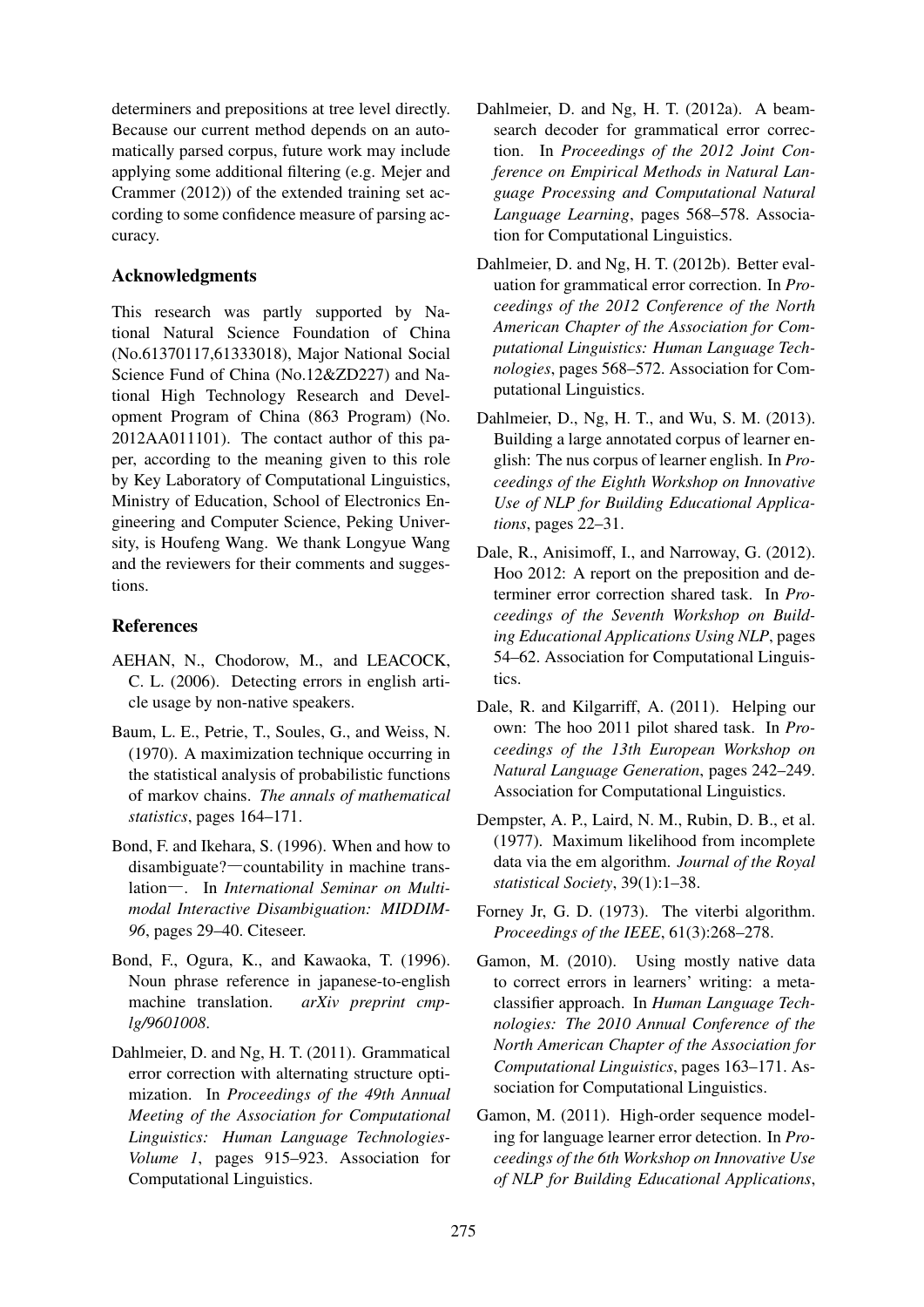pages 180–189. Association for Computational Linguistics.

- Heine, J. E. (1998). Definiteness predictions for japanese noun phrases. In *Proceedings of the 36th Annual Meeting of the Association for Computational Linguistics and 17th International Conference on Computational Linguistics-Volume 1*, pages 519–525. Association for Computational Linguistics.
- Jelinek, F. (1980). Interpolated estimation of markov source parameters from sparse data. *Pattern recognition in practice*.
- Kao, T.-h., Chang, Y.-w., Chiu, H.-w., Yen, T.-H., Boisson, J., Wu, J.-c., and Chang, J. S. (2013). Conll-2013 shared task: Grammatical error correction nthu system description. In *Proceedings of the Seventeenth Conference on Computational Natural Language Learning: Shared Task*, pages 20–25, Sofia, Bulgaria. Association for Computational Linguistics.
- Knight, K. and Chander, I. (1994). Automated postediting of documents. In *AAAI*, volume 94, pages 779–784.
- Liu, X., Han, B., Li, K., Stiller, S. H., and Zhou, M. (2010). Srl-based verb selection for esl. In *Proceedings of the 2010 conference on empirical methods in natural language processing*, pages 1068–1076. Association for Computational Linguistics.
- Mejer, A. and Crammer, K. (2012). Are you sure? confidence in prediction of dependency tree edges. In *Proceedings of the 2012 Conference of the North American Chapter of the Association for Computational Linguistics: Human Language Technologies*, pages 573–576, Montréal, Canada. Association for Computational Linguistics.
- Murata, M. and Nagao, M. (1994). Determination of referential property and number of nouns in japanese sentences for machine translation into english. *arXiv preprint cmp-lg/9405019*.
- Ng, H. T., Wu, S. M., Wu, Y., Hadiwinoto, C., and Tetreault, J. (2013). The conll-2013 shared task on grammatical error correction. In *Proceedings of the Seventeenth Conference on Computational Natural Language Learning: Shared Task*, pages 1–12, Sofia, Bulgaria. Association for Computational Linguistics.
- Park, Y. A. and Levy, R. (2011). Automated

whole sentence grammar correction using a noisy channel model. In *Proceedings of the 49th Annual Meeting of the Association for Computational Linguistics: Human Language Technologies-Volume 1*, pages 934–944. Association for Computational Linguistics.

- Pauls, A. and Klein, D. (2012). Large-scale syntactic language modeling with treelets. In *Proceedings of the 50th Annual Meeting of the Association for Computational Linguistics: Long Papers-Volume 1*, pages 959–968. Association for Computational Linguistics.
- Rozovskaya, A., Chang, K.-W., Sammons, M., and Roth, D. (2013). The university of illinois system in the conll-2013 shared task. In *Proceedings of the Seventeenth Conference on Computational Natural Language Learning: Shared Task*, pages 13–19, Sofia, Bulgaria. Association for Computational Linguistics.
- Rozovskaya, A. and Roth, D. (2011). Algorithm selection and model adaptation for esl correction tasks. In *Proceedings of the 49th Annual Meeting of the Association for Computational Linguistics: Human Language Technologies-Volume 1*, pages 924–933. Association for Computational Linguistics.
- Rozovskaya, A. and Roth, D. (2013). Joint learning and inference for grammatical error correction. In *Proceedings of the 2013 Conference on Empirical Methods in Natural Language Processing*, pages 791–802, Seattle, Washington, USA. Association for Computational Linguistics.
- Tajiri, T., Komachi, M., and Matsumoto, Y. (2012). Tense and aspect error correction for esl learners using global context. In *Proceedings of the 50th Annual Meeting of the Association for Computational Linguistics: Short Papers-Volume 2*, pages 198–202. Association for Computational Linguistics.
- Tetreault, J., Foster, J., and Chodorow, M. (2010). Using parse features for preposition selection and error detection. In *Proceedings of the acl 2010 conference short papers*, pages 353–358. Association for Computational Linguistics.
- Tetreault, J. R. and Chodorow, M. (2008). The ups and downs of preposition error detection in esl writing. In *Proceedings of the 22nd International Conference on Computa-*